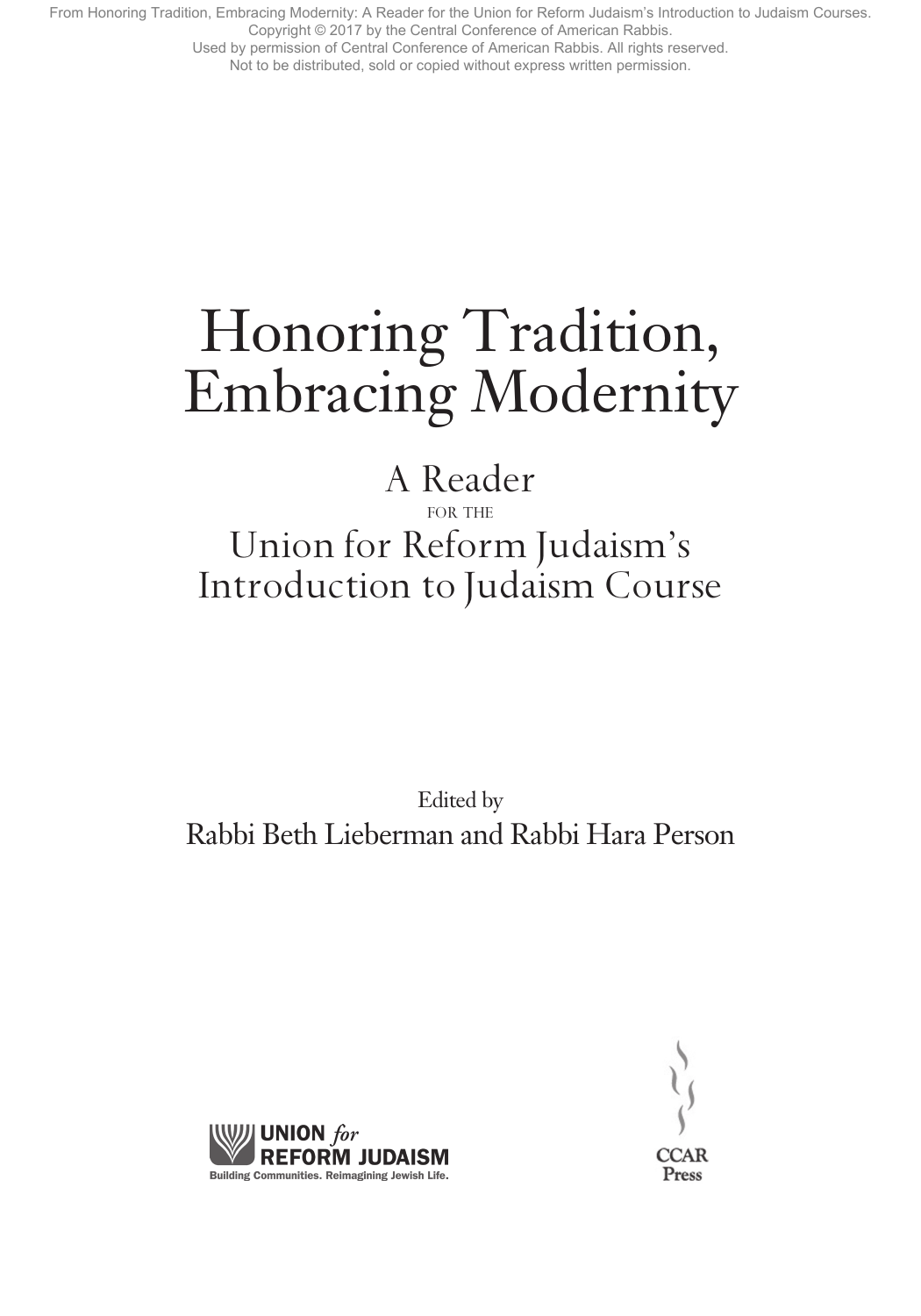Used by permission of Central Conference of American Rabbis. All rights reserved.

Not to be distributed, sold or copied without express written permission.

Copyright © 2017, Central Conference of American Rabbis. Printed in the United States of America. All rights reserved. No portion of this book may be copied in any form for any purpose without express written permission of the Central Conference of American Rabbis.

10 9 8 7 6 5 4 3 2 1

CCAR Press, 355 Lexington Avenue, New York, NY 10017 (212) 972-3636 www.ccarpress.org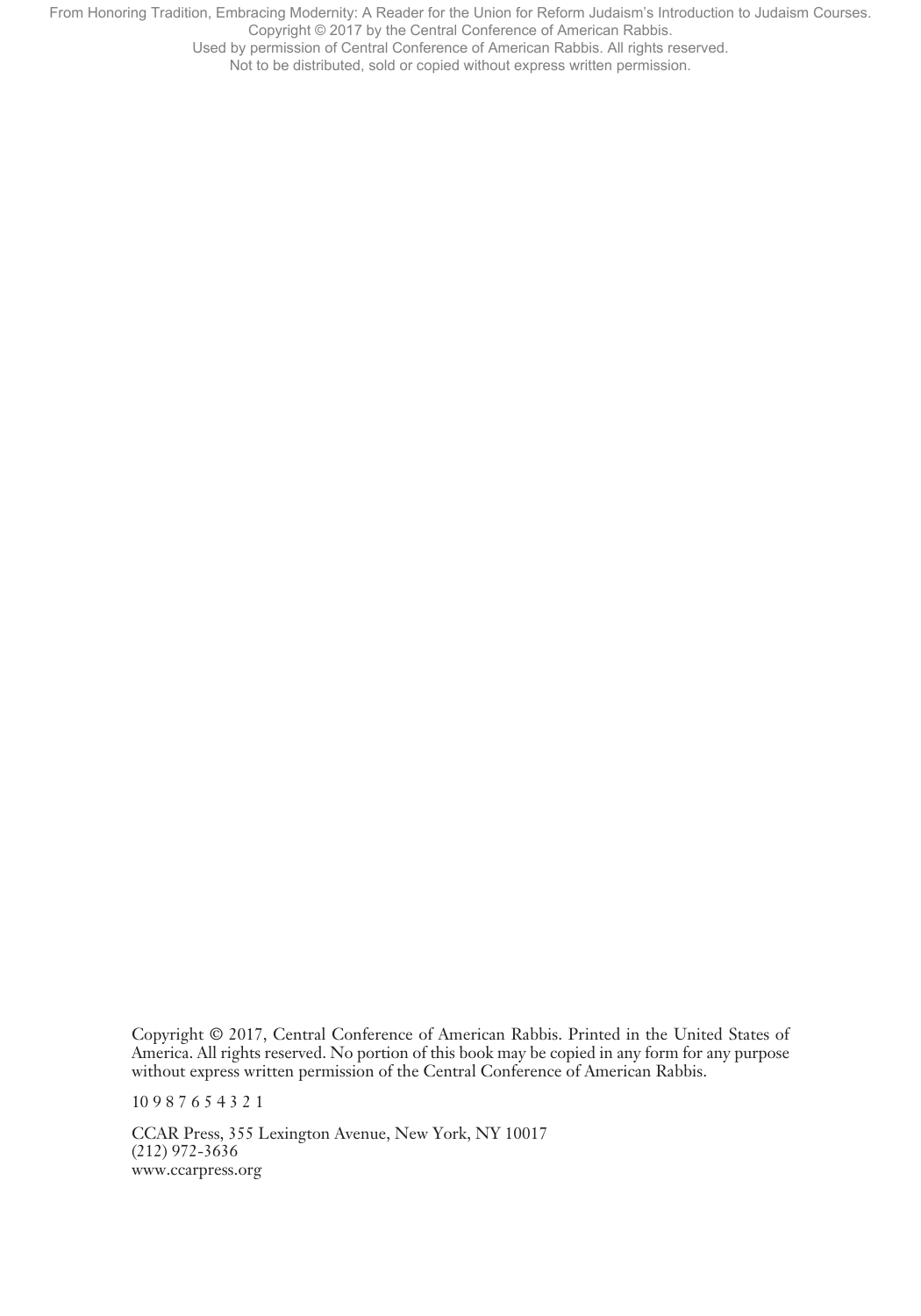Used by permission of Central Conference of American Rabbis. All rights reserved.

Not to be distributed, sold or copied without express written permission.

# Contents

| <b>Acknowledgments</b>                                            | <b>X111</b>    |
|-------------------------------------------------------------------|----------------|
| Dear Learner                                                      | XV             |
| <b>Unit I. Beginnings</b>                                         | 1              |
| What is Judaism? Who Are the Jewish People?                       | $\overline{3}$ |
| On the Jewish People, Rabbi Rachel Timoner                        | 5              |
| Jewish Religious Pluralism, Rabbi Joan S. Friedman                | 10             |
| On the Jewish People, Rabbi Evan Moffic                           | 19             |
| A Statement of Principles for Reform Judaism, CCAR,               |                |
| Pittsburgh, 1999                                                  | 21             |
| <b>Jewish Ethics and Values</b>                                   | 27             |
| Midrashic Thoughts, from Mishkan HaNefesh                         | 29             |
| On Our Humanity, Rabbi Denise Eger                                | 33             |
| On Our Humanity, Rabbi Stephen Lewis Fuchs                        | 35             |
| On Our Humanity, Rabbi Judith Schindler                           | 37             |
| Not More Than My Place; Not Less Than My Space,                   |                |
| Rabbi Laura Geller                                                | 42             |
| Tzedakah, from Mishkan Moeid                                      | 47             |
| Somebody's Child, Deborah Greene                                  | 50             |
| Holiness, Mitzvot, and Justice in Jewish Time, Rabbi Jonah Pesner | 52             |
| Unit II. Creating a Jewish Life in Time                           | 57             |
| The Jewish Calendar and Shabbat                                   | 59             |
| <b>Source Texts</b>                                               | 61             |
| The Cycle of the Jewish Year, from Mishkan Moeid                  | 63             |
| The Jewish Calendar, Rabbi Alexander Guttmann                     | 65             |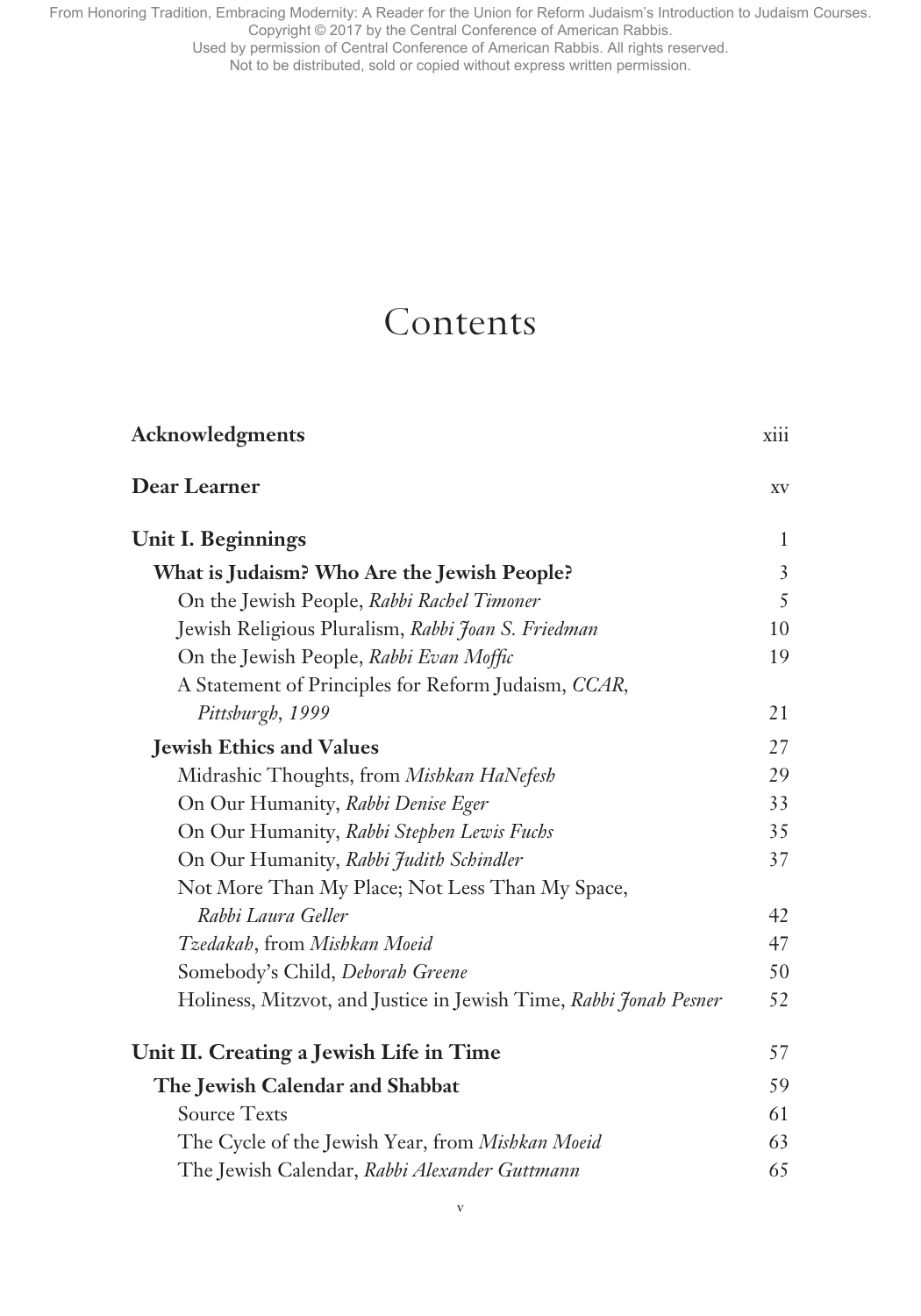Used by permission of Central Conference of American Rabbis. All rights reserved. Not to be distributed, sold or copied without express written permission.

## vi • Honoring Tradition, Embracing Modernity

| The Possibilities of Shabbat, from Gates of Shabbat            | 69  |
|----------------------------------------------------------------|-----|
| M'nuchah and M'lachah: On Observing the Sabbath in             |     |
| Reform Judaism, Rabbi Mark Washofsky                           | 71  |
| The Possibilities of Shabbat: Questions and Answers, from      |     |
| Gates of Shabbat                                               | 75  |
| Welcoming Shabbat, from Gates of Shabbat                       | 79  |
| Establishing Definitions for Work and Rest on Shabbat, from    |     |
| Gates of Shabbat                                               | 83  |
| More Thoughts on the Meaning of "Work" and "Rest," from        |     |
| Gates of Shabbat                                               | 85  |
| Thirty-Six More Ways to Celebrate Shabbat, from                |     |
| Gates of Shabbat                                               | 92  |
| The Yamim Noraim (High Holy Days):                             |     |
| The Days of Awe                                                | 97  |
| <b>Source Texts</b>                                            | 99  |
| On S'lichot, from Mishkan HaNefesh                             | 101 |
| Approaching the High Holy Days, Rabbi Elaine Zecher            | 103 |
| Aseret Y'mei T'shuvah (The Ten Days of Repentance), from       |     |
| Mishkan Moeid                                                  | 107 |
| New Fruits and Old Crumbs for Rosh HaShanah,                   |     |
| Ellen Zimmerman                                                | 109 |
| Rosh HaShanah, from Mishkan Moeid                              | 111 |
| How to Harness the Healing Power of Forgiveness and            |     |
| Repentance, Aron Hirt-Manheimer                                | 118 |
| Shofar's Voice: A Poem for the High Holidays,                  |     |
| <b>Stacey Zisook Robinson</b>                                  | 121 |
| Yom Kippur, from Mishkan Moeid                                 | 122 |
| Fasting on Yom Kippur, from Mishkan Moeid                      | 128 |
| Indulging the Physical?, Jane E. Herman                        | 129 |
| The Three Festivals (Sukkot, Pesach, and Shavuot),             |     |
| Chanukah, Purim, and More                                      | 131 |
| <b>Source Texts</b>                                            | 133 |
| The Pilgrimage Festivals (Shalosh R'galim), from Mishkan Moeid | 137 |
| The Three Pilgrimage Festivals, Rabbi Joel Sisenwine           | 140 |
| Sukkot (Including Sh'mini Atzeret-Simchat Torah), from         |     |
| Mishkan Moeid                                                  | 141 |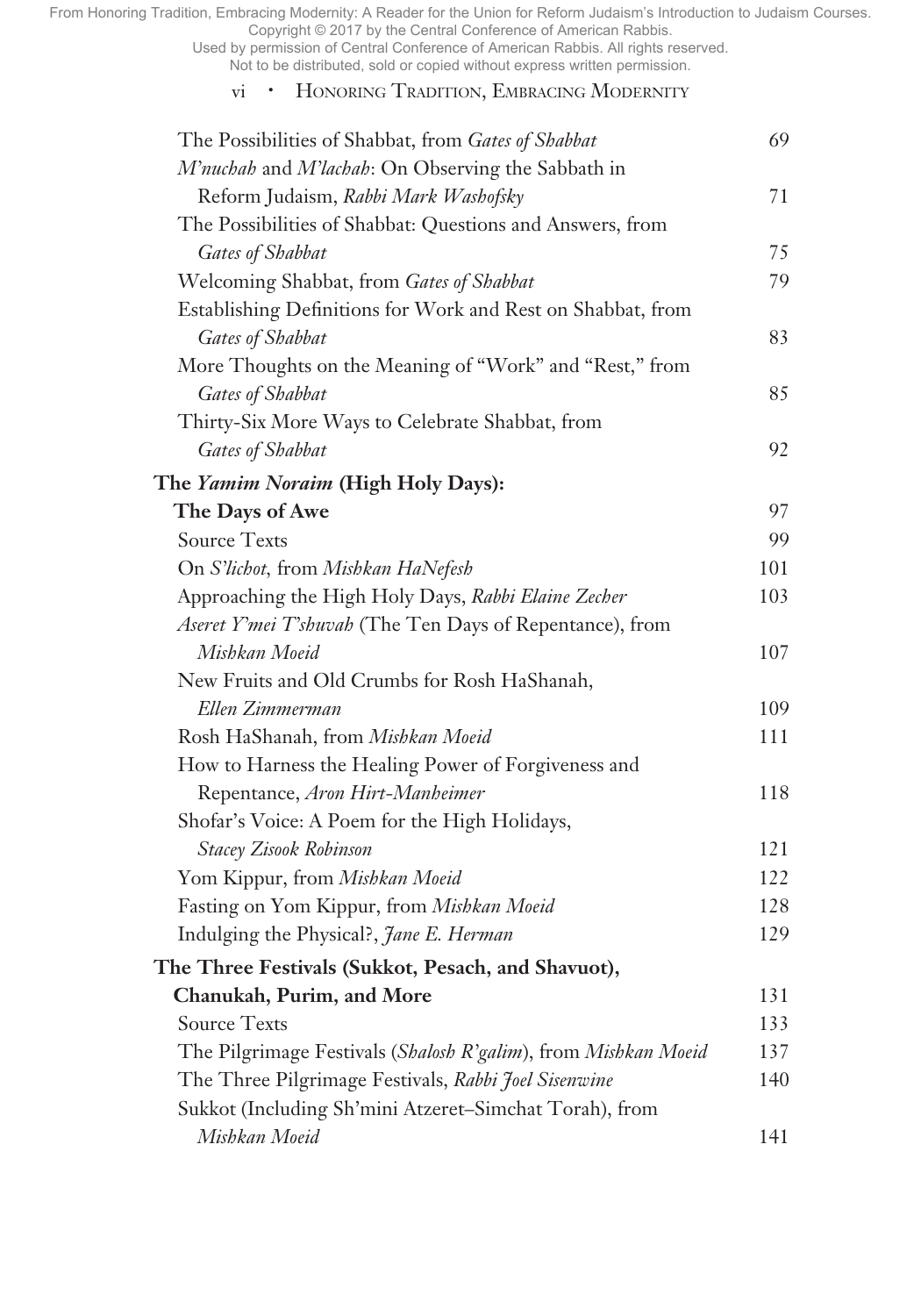Used by permission of Central Conference of American Rabbis. All rights reserved.

Not to be distributed, sold or copied without express written permission.

#### *Contents* • vii

| Dwelling in Safety on Sukkot: A Prayer for Refugees,           |     |
|----------------------------------------------------------------|-----|
| Rabbi Michael Adam Latz                                        | 147 |
| Pesach, from Mishkan Moeid                                     | 150 |
| Passover Kashrut: A Reform Approach, Rabbi Mary L. Zamore      | 159 |
| Next Year, May We All Be Free, Charlie Arnowitz                | 162 |
| Counting the Omer, Rabbi A. Brian Stoller                      | 164 |
| Shavuot, from Mishkan Moeid                                    | 173 |
| What Are the Numbers of Shavuot?, Ellen Zimmerman              | 176 |
| <b>Purim Source Texts</b>                                      | 178 |
| Purim, from Mishkan Moeid                                      | 179 |
| An Adult Look at Purim, Rabbi Sari Laufer                      | 182 |
| <b>Chanukah Source Texts</b>                                   | 185 |
| Chanukah, from Mishkan Moeid                                   | 187 |
| Tu BiSh'vat (Fifteenth of Sh'vat), from Mishkan Moeid          | 192 |
| The Festival of the Trees, Adam Fisher, from Seder Tu Bishevat | 193 |
| Tishah B'Av (Ninth of Av), from Mishkan Moeid                  | 198 |
| Unit III. The Cycle of Jewish Life                             | 199 |
| <b>Creating a Jewish Home and Life</b>                         | 201 |
| <b>Source Texts</b>                                            | 203 |
| The Jewish Home: From the Physical to the Spiritual,           |     |
| Rabbi Joui M. Hessel, RJE                                      | 205 |
| Consecration of a House, from On the Doorposts of Your House   | 209 |
| The People of the Food, Tina Wasserman                         | 214 |
| Eating Our Values, Rabbi Mary L. Zamore                        | 218 |
| Marriage, Partnership, and More                                | 225 |
| <b>Source Texts</b>                                            | 227 |
| Reform Jewish Sexual Values, CCAR Ad Hoc Committee             |     |
| on Human Sexuality                                             | 228 |
| Resolution on State Restrictions on Access to Reproductive     |     |
| Health Services, 119th CCAR Convention                         | 233 |
| Working Together to Create a Holy Context,                     |     |
| Rabbi Nancy H. Wiener                                          | 241 |
| The Ceremony / The Wedding Canopy, Rabbi Nancy H. Wiener       | 243 |
| Circling, Rabbi Nancy H. Wiener                                | 247 |
| The Ketubah, Rabbi Nancy H. Wiener                             | 250 |
| Rings and Vows, Rabbi Nancy H. Wiener                          | 252 |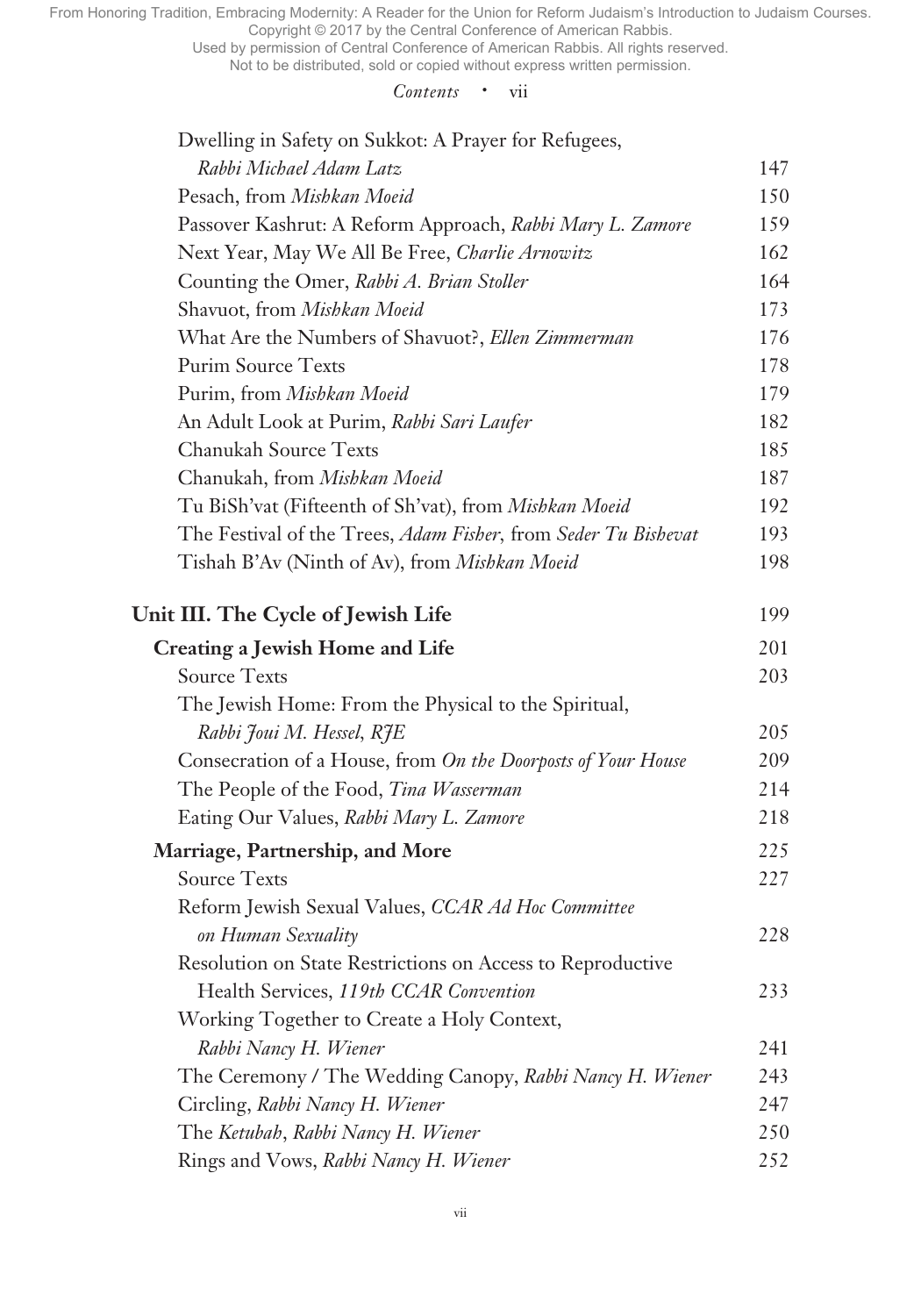Used by permission of Central Conference of American Rabbis. All rights reserved. Not to be distributed, sold or copied without express written permission.

## viii • Honoring Tradition, Embracing Modernity

| The Wedding Address, the Sheva B'rachot, and                      |     |
|-------------------------------------------------------------------|-----|
| Breaking a Glass, Rabbi Nancy H. Wiener                           | 256 |
| What Weddings Can Teach Us about Community,                       |     |
| Rabbi Larry Karol                                                 | 259 |
| Divorce and Remarriage, from Navigating the Journey               | 262 |
| Mourning a Marriage, Rabbi Laura Geller                           | 264 |
| Birth and Raising Up the Next Generation, and the                 |     |
| <b>Wisdom of Adulthood</b>                                        | 269 |
| <b>Source Texts</b>                                               | 271 |
| Birth and Childhood, from Navigating the Journey                  | 272 |
| Resolution Adopted by the CCAR: The Status of Children            |     |
| of Mixed Marriages                                                | 283 |
| CCAR Responsa: 61. A Child Raised in Two Religious Traditions     | 287 |
| Raising and Educating a Jewish Child, from Navigating the Journey | 289 |
| Go and Learn from Abraham and Sarah: Jewish Responses to          |     |
| Facing Infertility, Daniel Kirzane and Rabbi Julie Pelc Adler     | 295 |
| Resolution Adopted by the CCAR: Jewish Genetic Diseases           | 304 |
| CCAR Responsa: 16. When Is Abortion Permitted                     | 307 |
| On Our Humanity, Rabbi Sue Levi Elwell                            | 312 |
| Talmud Torah: A Lifelong Pursuit, from Navigating the Journey     | 317 |
| Lech L'cha, Go Forth: Aging as an Invitation to Gaining Wisdom,   |     |
| Rabbi Laura Geller                                                | 319 |
| <b>End of Life, Death, and Mourning</b>                           | 325 |
| <b>Source Texts</b>                                               | 327 |
| Death and Mourning, from Navigating the Journey                   | 329 |
| For the Mourner, from Mishkan T'filah for the House of Mourning   | 332 |
| Yizkor, from Mishkan Moeid                                        | 338 |
| Organ Donation, from L'Chol Z'man V'Eit                           | 340 |
| On Our Humanity, Rabbi Stephen Lewis Fuchs                        | 341 |
| Unit IV. Creating a Jewish Theology                               | 343 |
| <b>Different Understandings of God</b>                            | 345 |
| <b>Source Texts</b>                                               | 347 |
| On God, Rabbi Kenneth Chasen                                      | 349 |
| Women and Contemporary Revelation, Ellen M. Umansky               | 351 |
| On God, Rabbi Paul Kipnes                                         | 356 |
| On the Jewish People, Rabbi Joshua Stanton                        | 358 |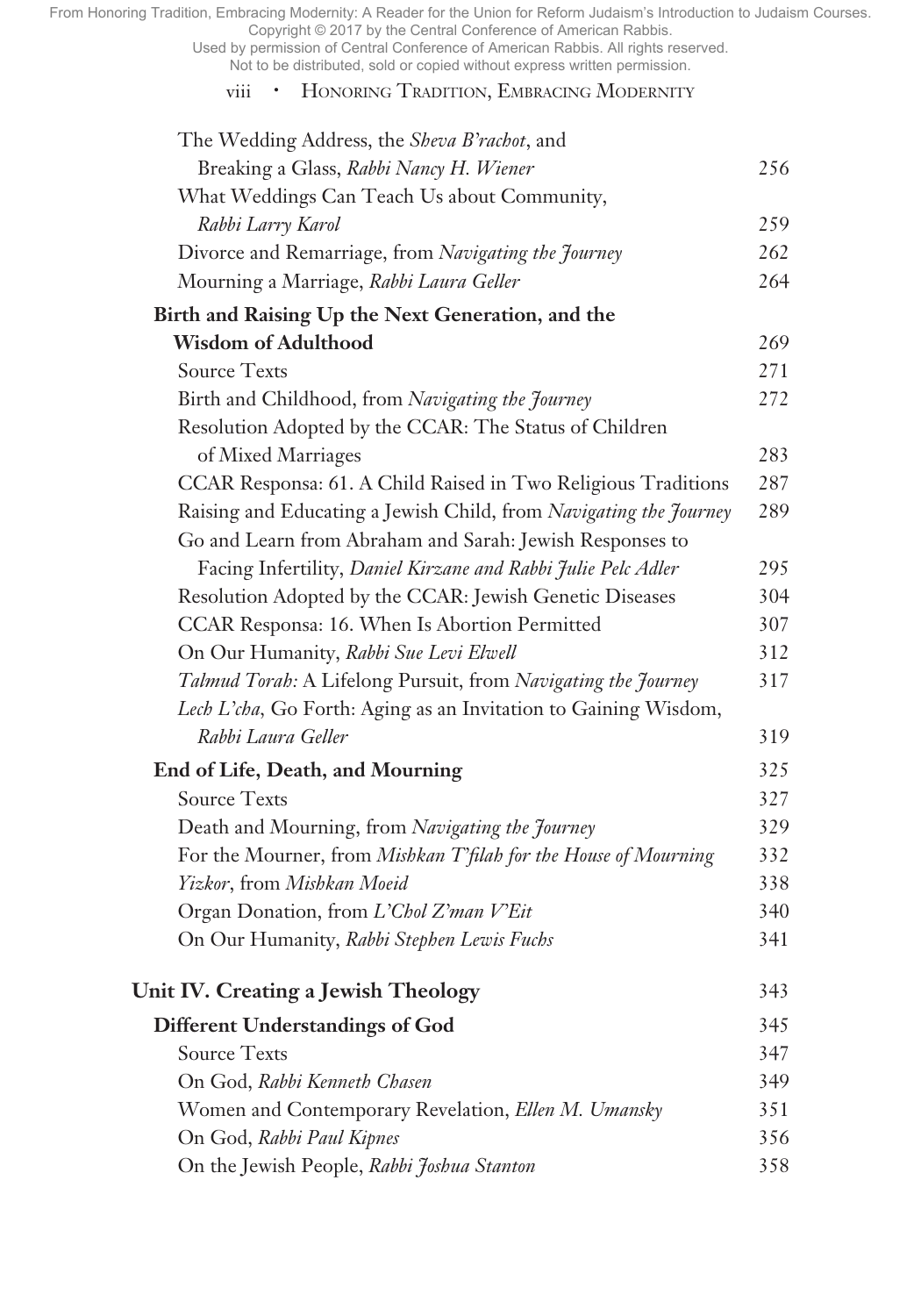Used by permission of Central Conference of American Rabbis. All rights reserved.

Not to be distributed, sold or copied without express written permission.

#### *Contents* • ix

| On the Jewish People, Rabbi Bruce Kadden                         | 359 |
|------------------------------------------------------------------|-----|
| On Holiness, from Mishkan HaNefesh                               | 361 |
| What Is a Mitzvah?, from Mishkan Moeid                           | 365 |
| On Halachah and Reform Judaism, Rabbi Mark Washofsky             | 377 |
| On Our Humanity, Rabbi Micah Citrin                              | 384 |
| Our Role In the World, Rabbi Ariana Silverman                    | 386 |
| Where is the Spiritual Action? Rabbi Mike Comins                 | 388 |
| Jewish Faith, Rabbi Paul Citrin                                  | 392 |
| The Synagogue                                                    | 393 |
| About the Sanctuary, Union Temple of Brooklyn                    | 395 |
| The Tallit, Rabbi Harvey J. Fields                               | 396 |
| Prayer                                                           | 401 |
| <b>Source Texts</b>                                              | 403 |
| Jewish Music and Worship, Cantor Rosalie Boxt                    | 407 |
| The Order of Prayer, Rabbi Harvey J. Fields                      | 414 |
| Praying with Others, Rabbi Jeffrey W. Goldwasser                 | 416 |
| Building a Holy Network, Rabbi Evan Moffic                       | 417 |
| Communal Prayer, Rabbi Rachel S. Mikva                           | 419 |
| Creating New Prayers—A Controversy: Old and New,                 |     |
| Rabbi Harvey J. Fields                                           | 421 |
| <b>Sacred Texts</b>                                              | 425 |
| <b>Source Texts</b>                                              | 427 |
| <b>Jewish Sacred Texts Timeline</b>                              | 428 |
| From The Torah and the Jewish People, Rabbi Bernard J. Bamberger | 429 |
| Women and Interpretation of Torah, Dr. Tamara Cohn Eskenazi      |     |
| and Rabbi Andrea L. Weiss                                        | 440 |
| Women and Post-biblical Commentary, Dr. Judith R. Baskin         | 443 |
| Our Tree of Life, Rabbi Amy Scheinerman                          | 453 |
| Why Should Reform Jews Study Talmud?                             |     |
| Rabbi Dvora E. Weisberg, PhD                                     | 460 |
| Responsa, Rabbi Mark Washofsky                                   | 468 |
| Unit V. The Jewish Story                                         | 469 |
| The World of the Bible and the Rabbis and the                    |     |
| Jewish World through the Enlightenment                           | 471 |
| Timeline of Jewish History                                       | 472 |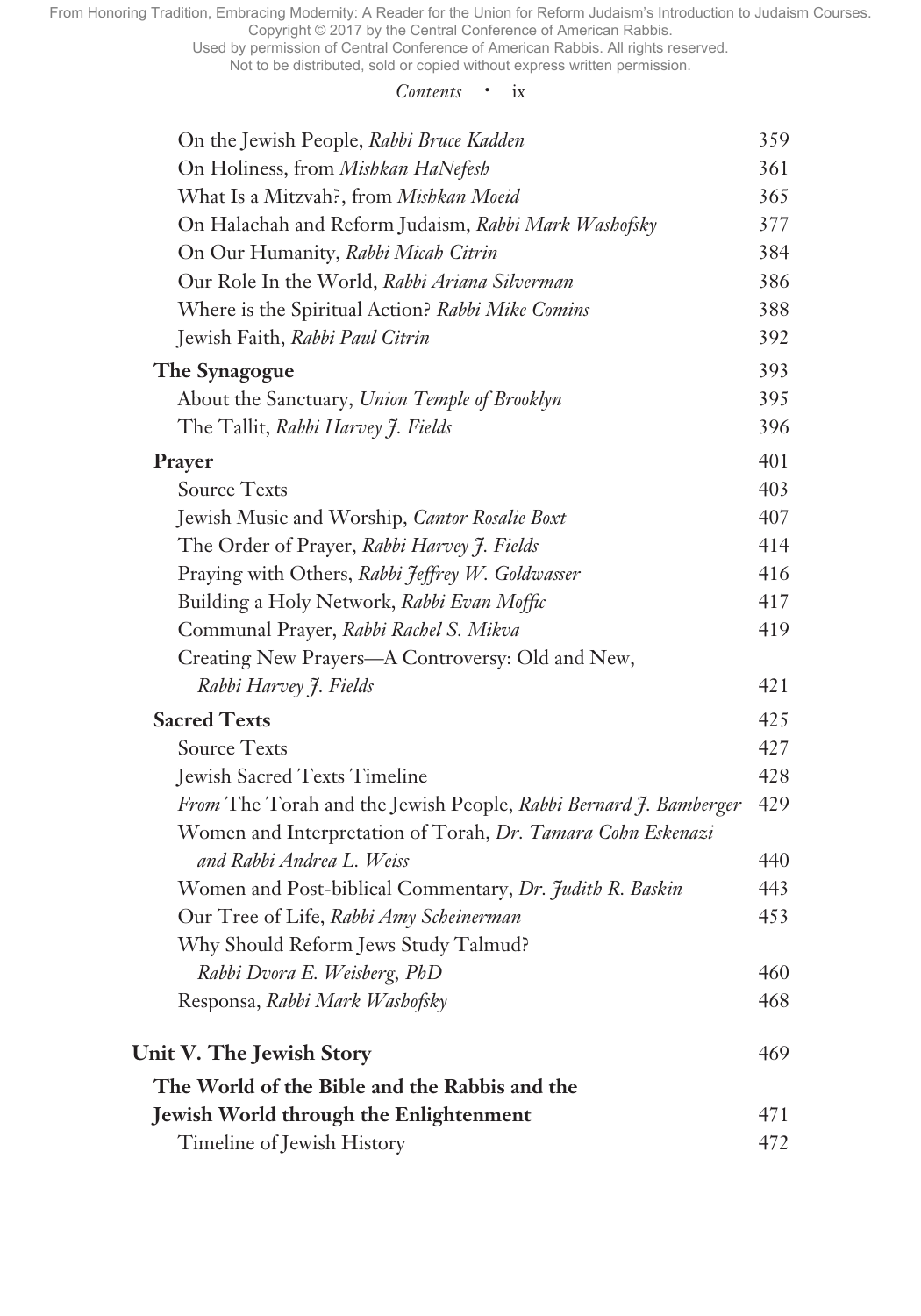Used by permission of Central Conference of American Rabbis. All rights reserved. Not to be distributed, sold or copied without express written permission.

### x • Honoring Tradition, Embracing Modernity

| Four Exiles and Four Spiritual Revolutions,                     |     |
|-----------------------------------------------------------------|-----|
| Dr. Joel M. Hoffman                                             | 474 |
| Anti-Semitism and the Shoah (Holocaust)                         | 489 |
| Yom HaShoah (Holocaust Memorial Day), from Mishkan Moeid        | 491 |
| Yom HaShoah, Rabbi Joel Sisenwine                               | 492 |
| The 614th Commandment, Rabbi Suzanne Singer                     | 494 |
| Love Letter to God, Rabbi Zoe Klein                             | 497 |
| Where God Dwells, Rabbi Andrew Vogel                            | 500 |
| Making Every Day a Blessing, Rabbi Kenneth Chasen               | 502 |
| <b>Israel and Zionism</b>                                       | 505 |
| <b>Source Texts</b>                                             | 507 |
| Hatikvah                                                        | 509 |
| Prayer for the State of Israel                                  | 510 |
| CCAR Resolution Condemning the Boycott, Divestment,             |     |
| and Sanctions Campaign against Israel                           | 512 |
| Yom HaZikaron (Israel Memorial Day), from Mishkan Moeid         | 516 |
| Yom HaAtzma-ut (Israel Independence Day), from Mishkan Moeid    | 517 |
| Restoring Tikkun Olam to Liberal Religious Zionist Activism,    |     |
| Rabbi Noa Sattath                                               | 519 |
| The International Delegitimization Campaign against Israel      |     |
| and the Urgent Need of a Comprehensive, Two-State,              |     |
| End-of-Conflict Peace Agreement, John L. Rosove                 | 526 |
| The Tapestry of the Jewish People                               | 545 |
| How I Became a Reform Jew, Neshama Carlebach                    | 547 |
| Historical Reflections on 350 Years of American Jewish History, |     |
| Rabbi Gary Phillip Zola                                         | 550 |
| Denominations of American Judaism                               | 566 |
| 1885 Pittsburgh Conference, CCAR                                | 567 |
| Reform Judaism-A Centenary Perspective, CCAR,                   |     |
| San Francisco, 1976                                             | 569 |
| Unit VI. Creating a Jewish Journey                              |     |
| A People and/or a Religion; My Jewish Journey;                  |     |
| <b>Next Steps and Siyum</b>                                     | 575 |
| <b>Source Texts</b>                                             | 577 |
| Welcoming Converts, Rabbi Barry Block                           | 579 |
|                                                                 |     |